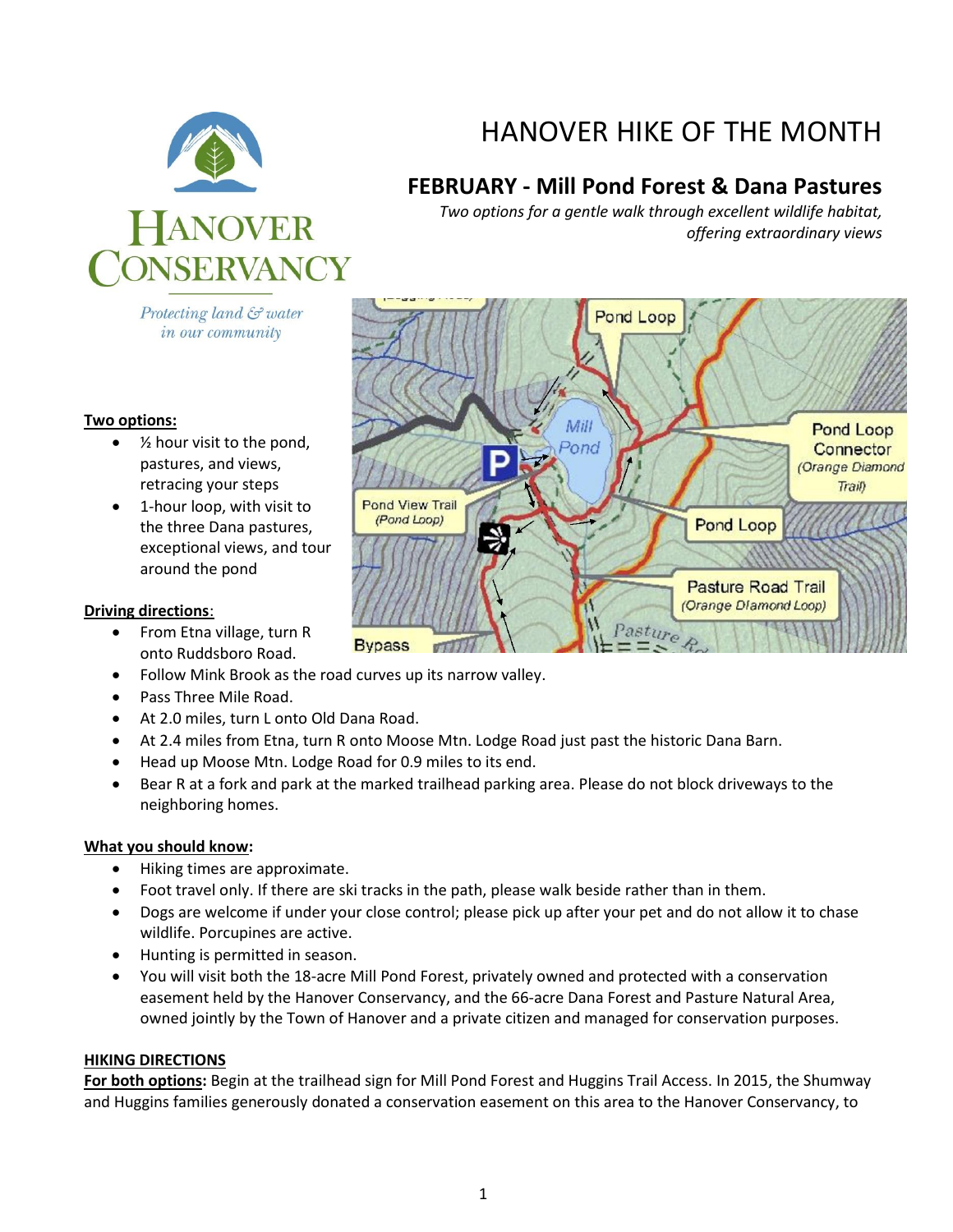ensure that the public would always have access to the trails you are about to visit and to protect water quality and an early mill site on Mink Brook.

- The trail moves past a series of pools in Mink Brook. Depending on whether beavers are active, this area can be some of the best evidence in town of a beaver's construction skills. Cross a small drainage to reach the Dana Pasture Natural Area, jointly owned by the Town of Hanover and a private heir of the Dana family.
- After two minutes' walk, you'll arrive at a fork. Bear L for a quick visit to the pond shore.
- Just past the fork, you'll see the c. 1800 cellar hole of the Woodward home at L. David Woodward was a miller who built a stone dam at Mill Pond and a saw and gristmill on Mink Brook as it tumbles down the mountainside beyond where you parked.
- Continue on this short path to the shore, where you'll find a bench at the water's edge. At this season, little seems to move, but it's a great place to look for waterfowl when the pond is clear of ice. Woodward's stone dam is just out of sight at L. Across the pond, a low mound indicates the location of a large beaver lodge that was occupied until 2018.



- Return to the cellar hole and trail junction, turning L onto what becomes Pasture Road, a very old Class VI road. You'll see a wooden sign posted on a pine, with a green moose nailed below.
- Follow Pasture Road for about 2 minutes, following a handsome stone wall.
- Two minutes from the cellar hole, look for a break in the wall and trail at R, marked just beyond the break with wooden signs reading "Baboon Bypass" and a green moose. Watch for real moose sign as you venture out today –there's a reason for Moose Mountain's name! You may also see tracks of wild turkey, grouse, bobcat, porcupine, fisher, fox, coyote, and of course, deer.
- Turn R, head up the path; cross a small drainage, and bear L as the trail swings toward an opening. Here, the promise of views lures you off the path. Walk about 35 paces to the edge of a drop-off and an old fencepost silhouetted against the sky.
- Suddenly the world opens up to a stunning vista that reaches to the spine of the Green Mountains of Vermont. Killington and Pico peaks dominate the horizon. At your feet once stood Moose Mountain Lodge. Built in 1937-8 for skiers, the Lodge had a long and colorful history until it was demolished in 2019 by new owners. Learn more at

[www.hanoverconservancy.org/lands/easements/mill-pond-forest/](http://www.hanoverconservancy.org/lands/easements/mill-pond-forest/)

- Please do not go beyond the fence posts and remnants of barbed wire on the property boundary; they remind you that this was one of the Dana family's summer pastures for young cattle.
- After you've inhaled the view, return to the trail and continue gently up the hill toward a second pasture, following occasional orange flagging.
- Continue uphill toward the third and highest pasture.
- Note barbed wire fencing and clumps of juniper on L, more signs of the land's grazing history.
- Head up the gentle slope to a line of white birches that marks the southern boundary of the Dana Pasture Natural Area. After cattle were no longer pastured here, these meadows were kept open for years by Elisha Huggins, who mowed them with a hand scythe. Today, these openings offer fine wildlife habitat, especially in early summer when lowbush blueberries offer food for bears and many kinds of birds.
- At the top of this pasture, you can extend your hike by continuing south on the orange-blazed Ridge Trail to ledges that offer remarkable eastern views. Today, we'll return to Mill Pond.